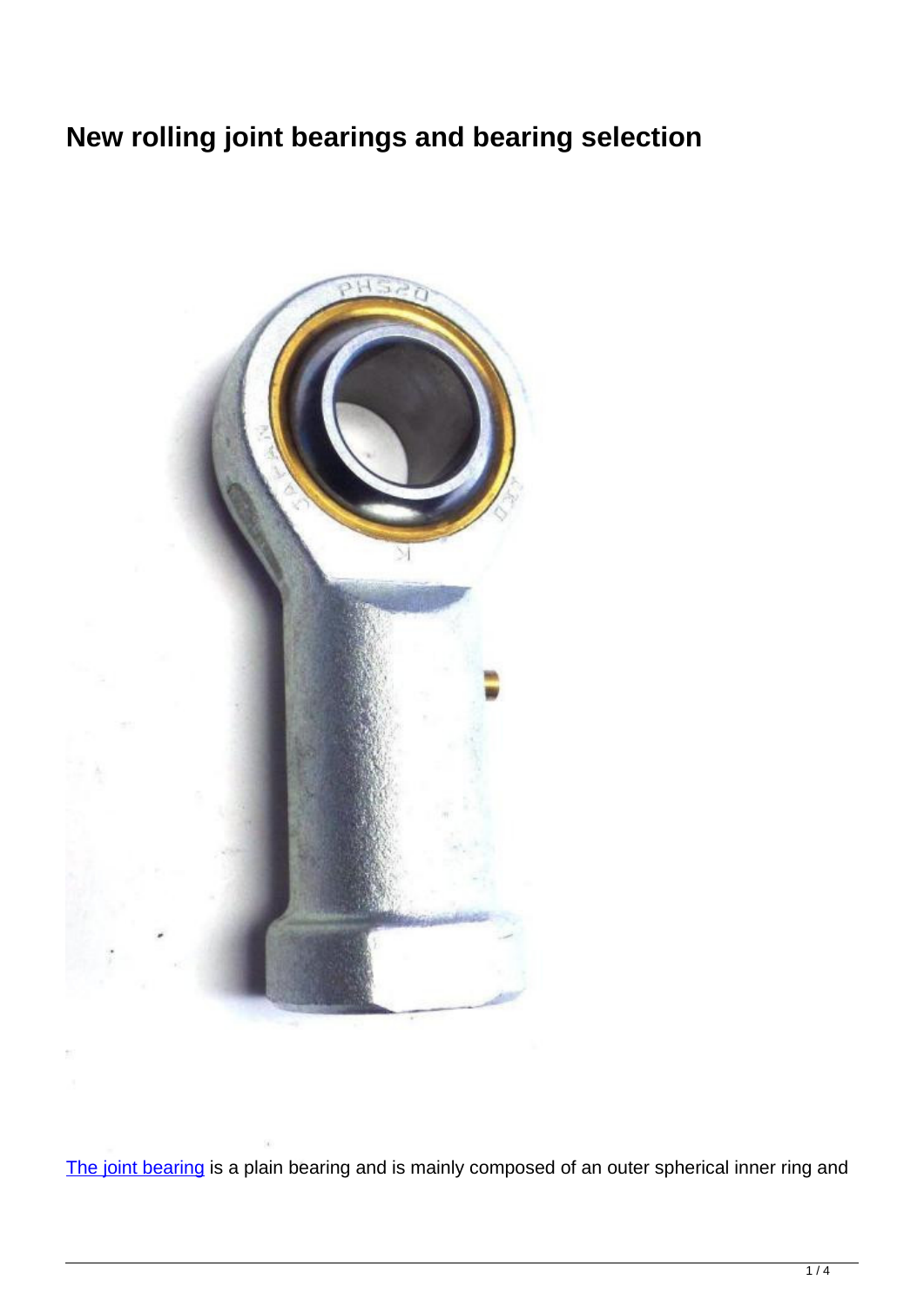an inner spherical outer ring. Generally used for lower speed swinging motion, tilting motion and rotary motion. Compared with rolling bearings, it is simple in structure, small in size and large in carrying capacity. It is widely used in industrial and agricultural machinery, aerospace, mining and metallurgy, printing, textile, railway, automobile and shipbuilding. When the joint bearing works, the inner and outer rings are relatively sliding. How to effectively reduce the friction, reduce the wear and prolong the service life is the focus of research. In this paper, a new type of rolling joint bearing (hereinafter referred to as "new type of bearing") can be used to replace the traditional joint bearing to realize the oscillating motion. The rolling motion of the needle bearing is used to realize the transmission between the components of the member, which can greatly reduce the friction coefficient and reduce Wear and extend service life.

#### **1 new bearing structure**



#### goepe.com

The new bearings are mainly composed of the main body, the cage, the mounting shaft, the drawn cup needle roller bearing and the shaft pin (see Figure 1). Two holes concentric on the main body cylinder are coupled to the cage structure by a shaft pin. The cage (see Figure 2) has two concentric holes on the X-axis and the Y-axis for the installation of drawn cup needle bearings. In order to reduce the turbulence during the swing and improve the swing accuracy, [the four bearing mounting holes](http://www.ifompt.com/factory-25813-optimized-roll-bearings-for-iron-and-steel-industry) should be Distributed in the same plane; the middle V-groove design of the cage mainly considers the installation shaft to avoid the position; the mounting shaft and the cage are connected by the axle pin and the drawn outer ring rolling bearing.

### **2 new bearing working principle**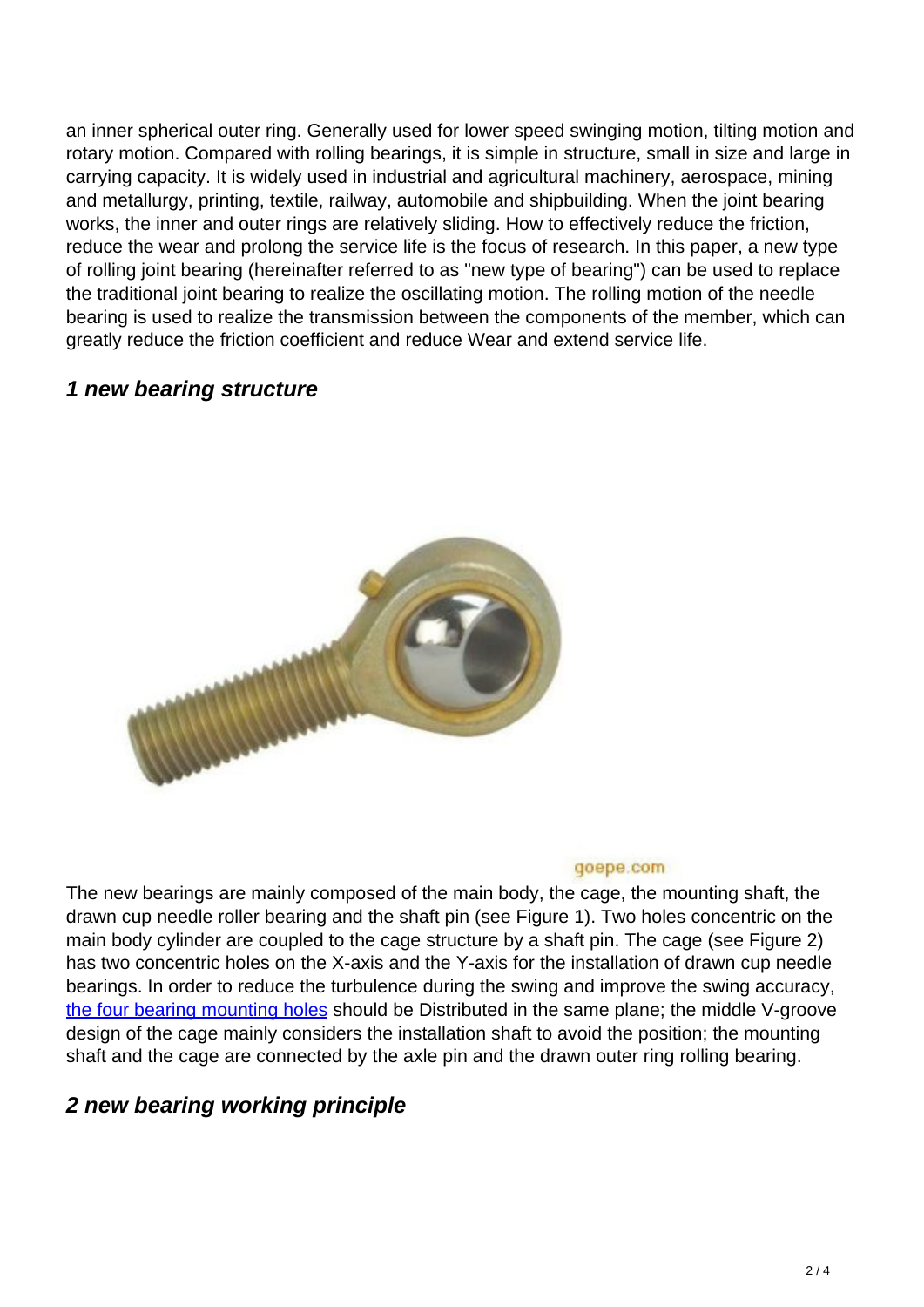

The new bearing works in the form of oscillating motion. The principle of oscillating is that the main body is coupled with a fixed component (such as a base) by screws. The mounting shaft can swing freely within a certain range with respect to the main body, and the oscillating motion can be divided into single-axis oscillating and two-axis. swing. As shown in Fig. 3, when the mounting shaft swings around the X axis in the YOZ plane, the two needle bearings on the X axis roll, the two bearings on the Y axis are stationary, and the cage is equivalent to the main body stationary; when the mounting shaft is wound around When the Y-axis oscillates in the XOZ plane, the two needle bearings on the Y-axis roll, the two bearings on the X-axis are stationary, the cage and the mounting shaft are [relatively stationary](http://www.ifompt.com/factory-25814-hydrostatic-centripetal-bearing), and the cage and the mounting shaft are simultaneously swung around the Y-axis. The above two cases are called single-axis swings, and only the bearings on the X-axis or the Y-axis are individually rolled during the swing.

### **3 new bearing features**

The new bearing structure is simple, the swinging motion process is realized by the rolling contact friction movement of the needle bearing, the rolling friction is relative to the sliding friction, the friction coefficient is low, and the service life is long; the line contact is in contact with the surface, the contact stress is large, and the rated load is low. Compared with traditional joint bearings, this new type of bearing can realize high-speed oscillating motion, featuring low friction coefficient, long service life and relatively low rated load. Needle roller bearings are the key support components for the oscillating motion. They are inexpensive and are commercially available. When the needle roller bearing wears out, it can be removed and replaced.

## **4 Summary**